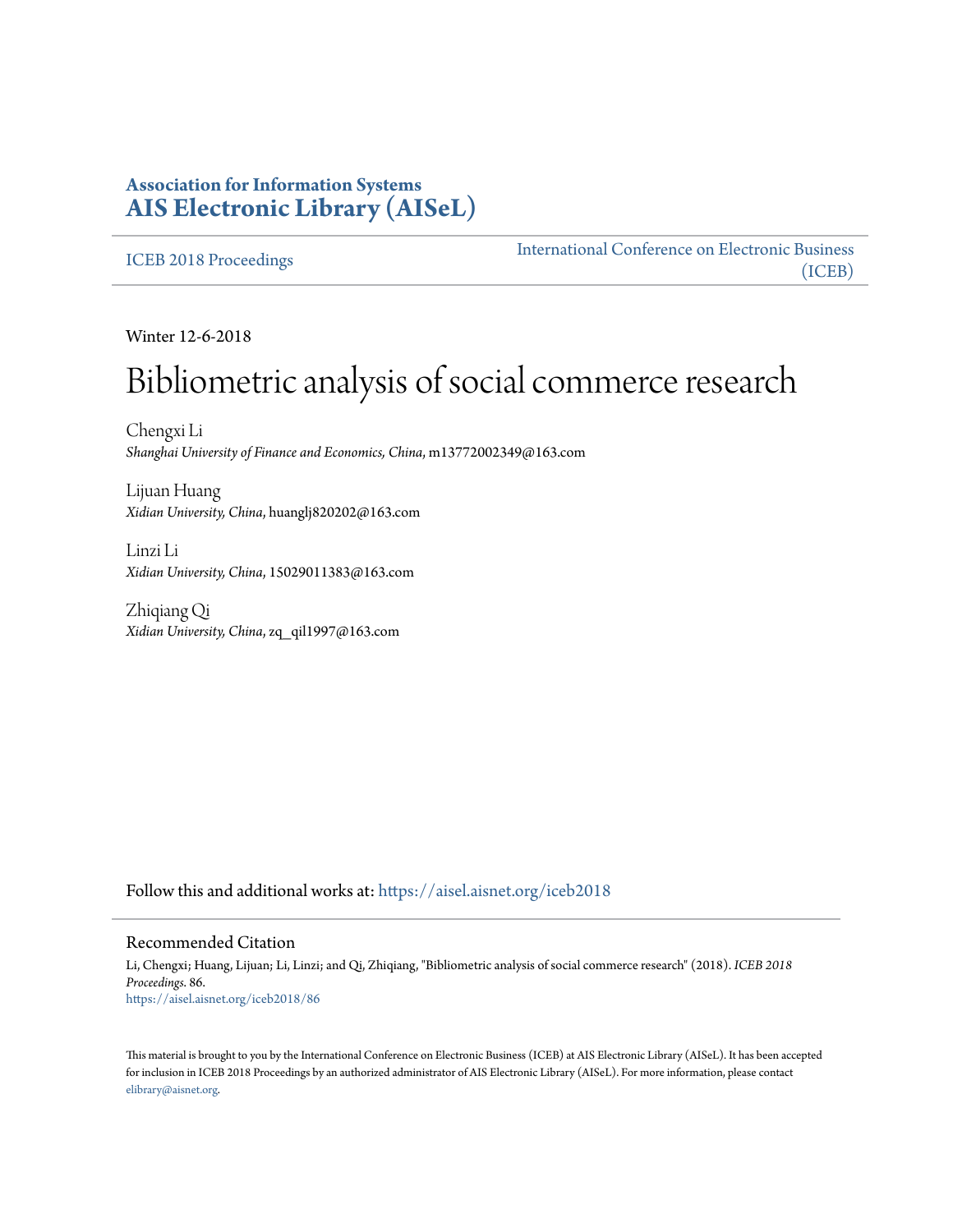Li, C.X., Huang, L.J, Li, L.Z., & Qi, Z.Q. (2018). Bibliometric analysis of social commerce research. In *Proceedings of The 18th International Conference on Electronic Business* (pp. 143-153). ICEB, Guilin, China, December 2-6.

# **Bibliometric analysis of social commerce research**

*(Full Paper)*

Chengxi Li\*, Shanghai University of Finance and Economics, China, m13772002349@163.com Lijuan Huang, Xidian University, China, huanglj820202@163.com Linzi Li, Xidian University, China, 15029011383@163.com Zhiqiang Qi, Xidian University, China, zq\_qi1997@163.com

#### **ABSTRACT**

Recently, social commerce has attracted the attention from both academics and practitioners and became a significant emerging research area. In this paper, bibliometric analysis has been applied to identify the characteristics and the developments of social commerce research. Based on the definition, we conduct a systematic review of social commerce research by synthesizing 1900 publications published between 2003 and 2018 in Web of Science. The 1900 publications cover 4033 authors, 724 journals, 79 countries or territories, and 1648 institutions. Furthermore,'Computers in Human Behavior' is the key journal publishing on social commerce research, and the USA, China and England are the countries that dominate the publication production. It can be concluded that there is much collaborative research in the social commerce domain as multi-authored publications make up the majority of all publications. In addition, three main research areas can be distinguished based on LLR (log-likelihood ratio): (1) the development trend of social commerce, (2) the relationship between customers and vendors, and (3) consumer trust in the context of social shopping. We believe that this review can provide some guidelines for future research.

*Keywords*: Social commerce, bibliometric analysis, systematic review, reciprocal relationship, initial trust.

\*Corresponding author

#### **INTRODUCTION**

Social commerce was introduced by Yahoo in 2005, and quickly became a means for adding value to e-commerce services (Wang & Zhang, 2012). From then on, an increased attention in the research area of research area of social commerce can be observed. This has led to a continuously growing publication rate regarding social commerce, which makes it difficult to obtain a comprehensive overview on the topic. Until today, little consensus has been reached on the concept of social commerce. As social commerce involves multiple disciplines, a variety of definitions is proposed from different perspectives (Han et al., 2018). We synthesize the relevant articles and provide a list of different definitions of social commerce. (See Table 1)

In sum, most definitions refer to two components: social media and e-commerce. Therefore, we can conclude that social commerce is the mode of engaging in e-commerce activities with social media. There are some main streams of social commerce:(1) the development and mode of social commerce (Hajli, 2014; Wang & Zhang, 2012); (2) the characteristics and elements of social commerce (Huang & Benyoucef, 2013; Liang & Turban, 2011); (3) the theme frame (Liang & Turban, 2011; Zhou et al., 2013) and various specific problems under the framework, like drivers of social commerce development(Kim, 2013; Liang et al., 2011); classification, measurement and prediction of customer behavior in social media (Chen et al., 2014; Liu et al., 2015); the mechanism of customer participation and purchase behavior in social commerce (Zhang et al., 2014); and information communication in social commerce(Jiang et al., 2014), etc.

The aim of this descriptive paper is to present a macroscopic overview on the main characteristics of social commerce literature. However, the amount of publications available on a research topic is so overwhelming that makes it challenging to have a structured overview of relevant information. Many scholars proposed that bibliometric methods is based on quantitative data and can reduce reviewers' subjectivity and bias, which have already shown the usefulness in the management research (Marzi et al., 2017). Therefore, bibliometrics has been applied to assess the performance of authors, journals, countries and institutes, and identify cooperation patterns of them in this paper. Furthermore, bibliometrics also reveals the latest advances, research directions and leading topics in the field of social commerce research.

| Table 1: Literature on social commerce definitions |  |  |
|----------------------------------------------------|--|--|
|                                                    |  |  |

| Author                | Term            | Definition                                                                       |
|-----------------------|-----------------|----------------------------------------------------------------------------------|
| Leitner & Grechenig   | Social shopping | In the shopping platform, customers seek out the suggestions of others, find out |
| (2007)                |                 | the products they need, and make purchases.                                      |
| Hsiao et al. $(2010)$ | social shopping | A new e-commerce method combining social networking with shopping.               |
| Kim & Park $(2013)$   | social commerce | A new business model of e-commerce driven by social media (e.g., SNSs) that      |
|                       |                 | facilitates the purchasing and selling of various products and services.         |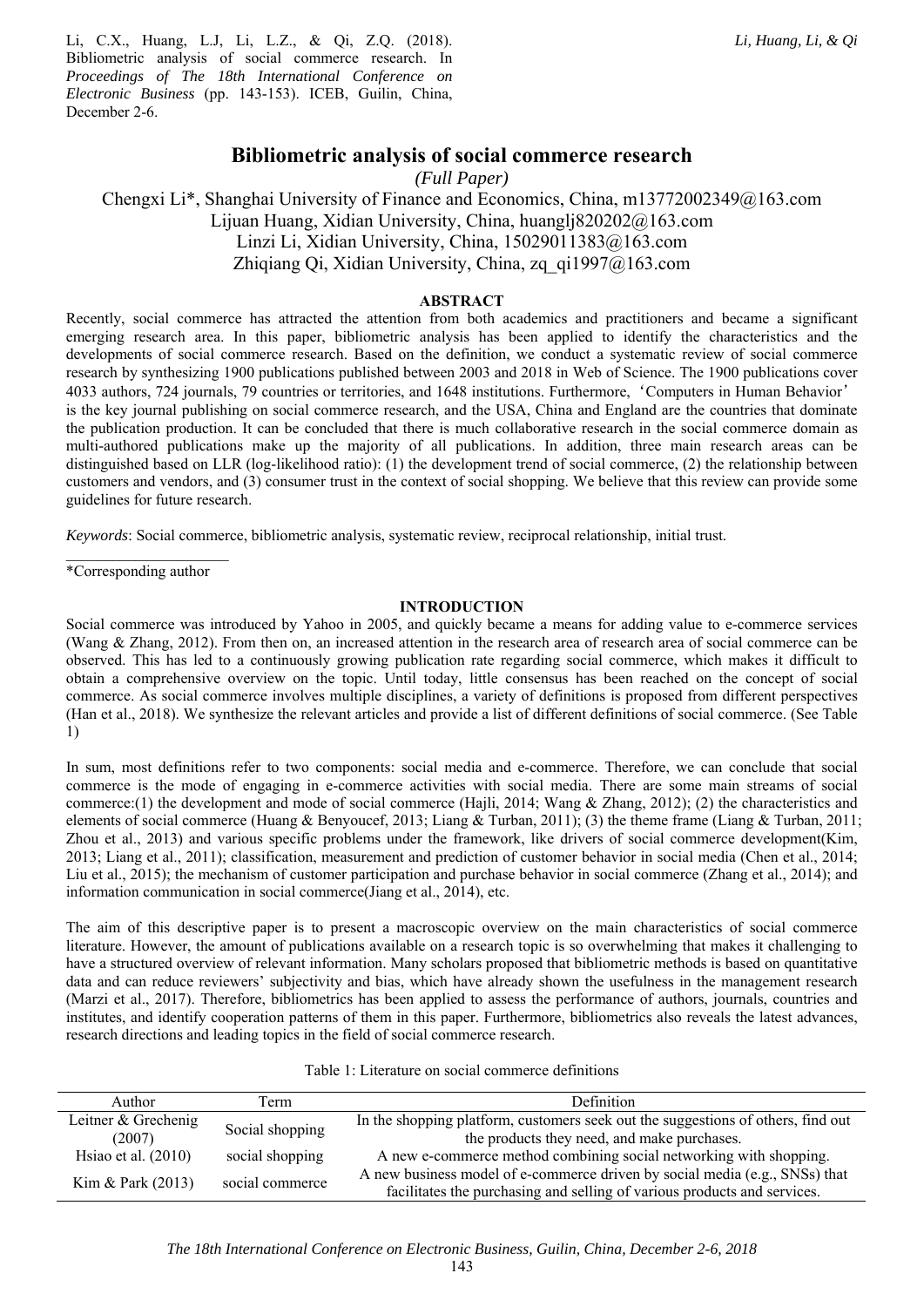|                          |                        |                 | As an Internet-based commercial application that makes us       |
|--------------------------|------------------------|-----------------|-----------------------------------------------------------------|
| <b>DATA AND</b>          | Esmaeili et al. (2015) | social commerce | technologies and social media, and it supports user-created cor |
| <b>METHODS</b>           |                        |                 | interactions.                                                   |
| We choose Web of         |                        |                 | social commerce is a new business model of e-commerce, which    |
| Science<br>Core          | Han $&$ Trimi (2018)   | social commerce | web 2.0 technologies and social media to support social-rela    |
| Collection as database   |                        |                 | activities.                                                     |
| to retrieve data because |                        |                 |                                                                 |

it is the most widely accepted and frequently used search engine for analysis of scientific publications (Yang et al., 2013). The last updated date for the data was July 28, 2018, and the term "social commerce" was used as search topic. This topic search means that the term "social commerce" is identified in the title, the abstract or in the keywords of the publications. Quotation marks have been included in the search term. This tighter condition ensures the robustness of the search results (Liu et al., 2013). The time span was set from 2003 to 2018 included. In total, 1900 publications related to social commerce were identified. All types of document were included in the search. The majority is article  $(n = 1770)$  and review  $(n = 97)$ . The other document types, such as proceeding paper, editorial material and book review, are all less than fifty.

We export the preliminary statistics of 1900 publications stored in Web of Science to Excel. Both Excel and the freely available software program Citespace (V5.3R2) were used to analyze and visualize the following topics:(1) publication output and cited analysis, (2) authors and their cooperation, (3) journals publishing on social commerce, (4) geographical and institutional distribution and cooperation, (5) co-citation analysis.

### **Publication Output and Cited Analysis**

#### **RESULTS AND DISCUSSION**

The number of peer-reviewed publications is an important indicator to measure the achievement of a scientific research discipline or subject. As displayed in Fig. 1, the number of social commerce publications increased since 2003. There were only 42 publications on social commerce in 2003. Until 2006, the publications on the topic remained limited (less than fifty publications each year). From 2012, an increasing number of publications could be observed every year, and a peak of publications is reached in 2016 ( $n = 259$ ).

The cited analysis gives the number of times the publications on social commerce has been cited by other publications listed in Web of Science. In total, all 1900 publications were used 36,034 times as a reference in other publications. The average citation per publication is 18.97. 22.89% ( $n = 435/1900$ ) was cited zero times at the time of the data extraction. Of the 1900 publications on social commerce,  $9.58\%$  (n = 182/1900) was cited 50 times or more, and 3.84% (n = 73/1900) was cited 100 times or more. It should be noted that there is a general assumption that the number of citations reflects a publication's influence and notoriety and, hence, its quality.

Based on the exponential functions of the number of publications and the sum of times cited (Fig. 1) with R2 were 0.9244 and 0.8702 respectively, it can be stated that the publication output and the times cited of social commerce research both follow an exponential growth.



Fig 1: Number of social commerce publications and sum of times cited by year

# **Authors and Their Cooperation**

The 1900 publications were written by a total of 4033 different authors. The largest proportion of the authors (86.96%; n = 3,507/4033) is only credited in one publication on the topic of social commerce. 4.81% ( $n = 194/4033$ ) is credited in at least three publications, and  $0.17\%$  (n = 7/4033) is credited in ten or more publications.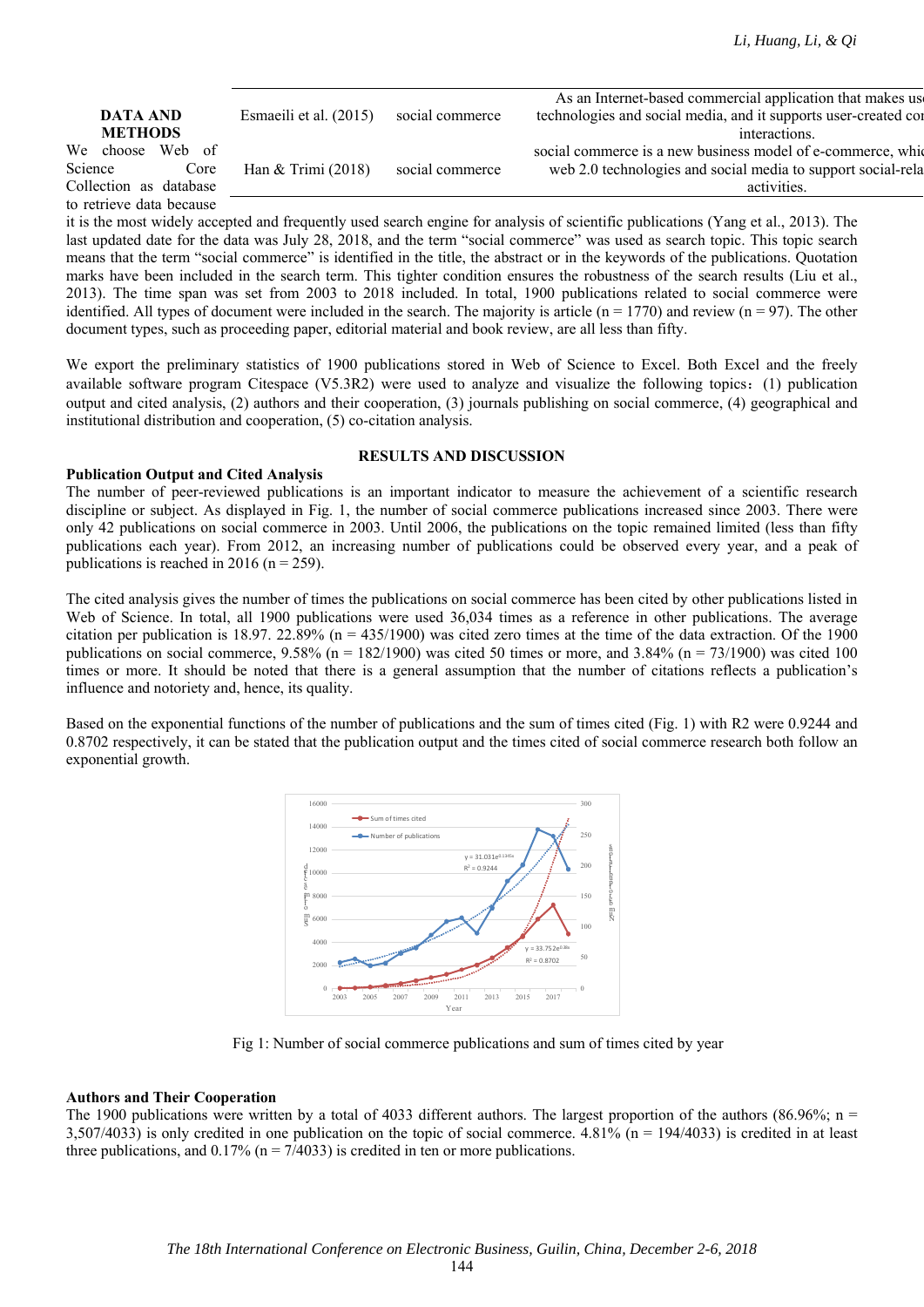Table 2 shows the core author publishing on the topic of social commerce. The core author refers to researchers who have much output and influence in a certain research field. Price's law in bibliometrics can be used to identify core authors in a research field:

$$
M = 0.749\sqrt{N_{\text{max}}}
$$
 (1)

*N<sub>max</sub>* is the most productive authors's total number of publications, *M* is the minimum number of published papers for determining the core authors. Ooi is the most productive author on the topic of social commerce with nineteen publications, so  $N_{max}$  = 19.  $M = 4$ , that is, the author who published more than 4 papers is the core author. It can be concluded that there are 105 core authors who totally published 587 papers, accounting for 30.89% of the total in the field of social commerce. It is consistent with observations in other fields (Liu et al., 2012), that only a small group of productive authors contributes to a significant share of publications on a specific topic.

| Table 2: Core authors publishing on social commerce<br>Author<br>Number<br>Publication number<br>Percentage |     |     |          |  |  |
|-------------------------------------------------------------------------------------------------------------|-----|-----|----------|--|--|
| Ooi, KB                                                                                                     | 1   | 19  | 1.00%    |  |  |
| Chong, AYL; Lu, YB                                                                                          | 2   | 13  | 1.37%    |  |  |
| Hajli, M. N; Lin, BS                                                                                        | 2   | 11  | 1.16%    |  |  |
| Gupta, S; Lowry, PB                                                                                         | 2   | 10  | 1.05%    |  |  |
| Benbasat, I; Gefen, D;; Shin, DH                                                                            | 5   | 9   | 2.37%    |  |  |
| Cheung, CMK; Hsu, CL;;Tan, GWH                                                                              | 5   | 8   | $2.11\%$ |  |  |
| Cyr, D; Davison, RM;; Pavlou, PA                                                                            | 5   | 7   | 1.84%    |  |  |
| Dinev, T; Ghose, A;;Zhao, L                                                                                 | 14  | 6   | 4.42%    |  |  |
| Benyoucef, M; Chen, XY;;Zhou, T                                                                             | 20  | 5   | 5.26%    |  |  |
| Ainin, S; Bai, Y;;Zhu, DH                                                                                   | 49  | 4   | 10.32%   |  |  |
| Total                                                                                                       | 105 | 587 | 30.89%   |  |  |

The average number of authors per publication was 2.12 and it can be concluded that there is much collaborative research in the social commerce domain. A high number of co-authored publications indicate a closer relationship among the authors within the same domain and a greater opportunity for future collaboration.

The cooperation pattern (i.e. co-authorship) of the authors publishing on social commerce was analyzed with Citespace. The result of this author cooperation network is presented in Fig. 2. The size of the circles represents the amount of publications, and the line between two authors represents the cooperation between them. The colors represent the collaboration clusters. In the cooperation network, the major researchers can be distinguished, like Ooi, Chong, Lu, and other researchers are linked to one of these main researchers.



Fig 2: Authors cooperation network in social commerce research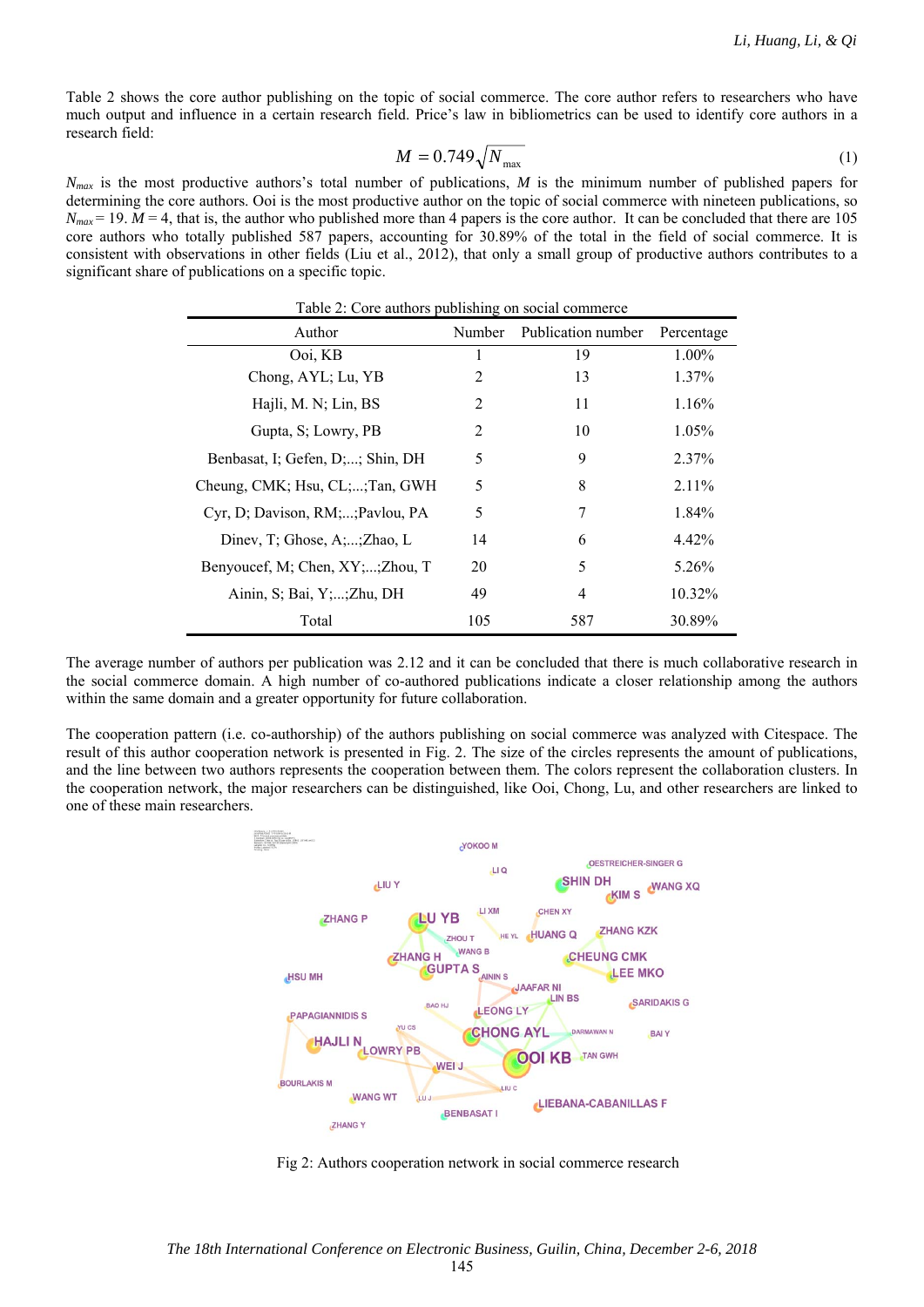#### **Journals Publishing on Social Commerce**

In total, the 1900 publications were published in 724 different journals. This high number indicates a wide variety of research themes, and the multidisciplinary character of social commerce research. Of the724 journals, 486 journals (67.13%) published only one publication and 128 journals (17.68%) published only two publications on the topic of social commerce. 34 journals (4.70%) published ten publications or more on the topic.

Table 3 gives information of the top-10 most active journals publishing on social commerce research. These ten journals (or 1.38% of all journals publishing on social commerce) have published more than one fifth of all social commerce publications (21.84%; n = 415/1900). Key journals in the field are 'Computers in Human Behavior' and 'Electronic Commerce Research and Applications', with 85 and 54 publications on the topic, respectively. The subject category 'Computer Science' appears five times in the top-10 of most active journals and 'Information Systems' appears four times.

| No.            | Journal title                                             | Number of<br>publications | Impact factor* | Subject category of the journal*                                                                                       |
|----------------|-----------------------------------------------------------|---------------------------|----------------|------------------------------------------------------------------------------------------------------------------------|
| 1              | Computers in Human Behavior                               | 85                        | 3.536          | -Psychology, Multidisciplinary, Experimental                                                                           |
| $\overline{2}$ | Electronic Commerce Research<br>and Applications          | 54                        | 2.582          | -Computer Science, Information Systems,<br><b>Interdisciplinary Applications</b>                                       |
| 3              | International Journal of Electronic<br>Commerce           | 42                        | 2.514          | -Computer Science, Software Engineering                                                                                |
| 4              | Decision Support Systems                                  | 40                        | 3.565          | -Computer Science, Artificial intelligence,<br><b>Information Systems</b><br>-Operations Research & Management Science |
| 5              | <b>Information Management</b>                             | 39                        | 3.890          | -Computer Science, Information Systems                                                                                 |
| 6              | International Journal of<br><b>Information Management</b> | 37                        | 4.516          | -Information Science & Library Science                                                                                 |
| 7              | <b>Internet Research</b>                                  | 34                        | 3.828          | -Computer Science, Information Systems<br>-Telecommunications                                                          |
| 8              | Behavior & Information<br>Technology                      | 30                        | 1.380          | -Ergonomics                                                                                                            |
| 9              | Journal of Electronic Commerce<br>Research                | 28                        | 1.667          | -Business                                                                                                              |
| 10             | International Journal of Mobile<br>Communications         | 26                        | 1.742          | -Communication                                                                                                         |

Table 3: Top-10 of most active journals publishing on social commerce

\* Impact factors and subject categories were retrieved from the 2017 Journal Citation Reports®.

### **Geographical and Institutional Distribution and Cooperation**

#### *Countries and territories*

Social commerce publications originate from 79 different countries or territories. Fig. 3 shows the top-10 of most productive countries and territories on social commerce research. Economic development seems to contribute to scientific and academic investment, as all of the 7 major industrialized countries of the world (G7: USA, Japan, Italy, Germany, UK, Canada and France) were ranked in the top-15 of most productive countries publishing on social commerce research. The pattern of domination of the G7 has occurred in most scientific fields, reflecting the high economy activity and academic level of these countries (Liu et al., 2012; Yang et al., 2013).

The cooperation network between countries and territories publishing on social commerce was analyzed with Citespace and the result is presented in Fig. 4. The size of the circles represents the amount of publications, and the thickness of links represents the strength of collaborations. The colors represent the collaboration clusters. Some major clusters can be distinguished: one gathering around USA, one around the China and other major contributors: England, Taiwan, South Korea,

146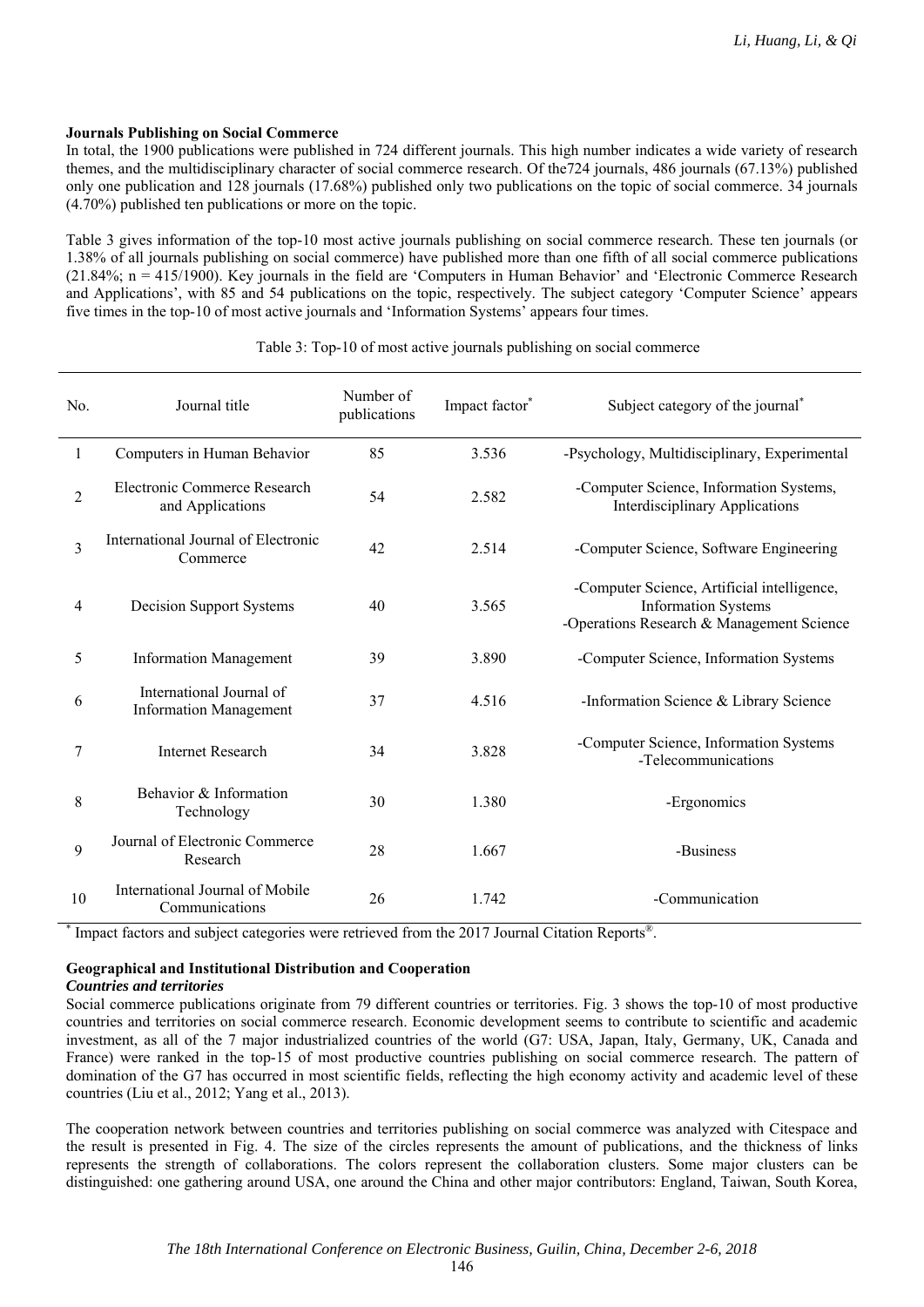Australia and Canada. As found in other scientific research domains, collaborative countries tend to center around the most productive countries in terms of publication output (Zheng et al., 2016).







Fig 4: Cooperation network between countries and territories in social commerce research

#### *Institutions*

1648 different research institutions participated in the 1900 publications with institution information (one institution can be affiliated to more than one publication). Table 4 gives information on the top-10 of most productive institutions publishing on social commerce. The three most productive institutions were located in the China. The institution which published the most publications on the topic  $(n = 55)$  is the City University of Hong Kong. The vast majority of the top-10 institutions are Asian universities.

The result of cooperation network between institutions publishing on social commerce is presented in Fig. 5. It can be seen that collaborative institutions also center on the most productive institutions like City University of Hong Kong, Huazhong University of Science and Technology and University of Science and Technology of China. Numerous institutions of North America and Europe are willing to cooperate with Asian institutions in the field of social commerce.

| Table 4: Top-10 of most productive institutions publishing on social commerce |                                               |             |                        |  |  |
|-------------------------------------------------------------------------------|-----------------------------------------------|-------------|------------------------|--|--|
| No.                                                                           | Institution                                   | Country     | Number of publications |  |  |
|                                                                               | City University of Hong Kong                  | China       | 55                     |  |  |
|                                                                               | Huazhong University of Science and Technology | China       | 23                     |  |  |
|                                                                               | University of Science and Technology of China | China       | 23                     |  |  |
|                                                                               | University Tunku Abdul Rahman                 | Malaysia    | 20                     |  |  |
|                                                                               | The University of Maryland                    | <b>USA</b>  | 17                     |  |  |
|                                                                               | The Hong Kong Polytechnic University          | China       | 16                     |  |  |
|                                                                               | Pennsylvania State University                 | USA.        | 16                     |  |  |
|                                                                               | Sungkyunkwan University                       | South Korea | 16                     |  |  |
|                                                                               | The University of Illinois Urbana             | USA         | 16                     |  |  |
|                                                                               | University of Malaya                          | Malaysia    | 16                     |  |  |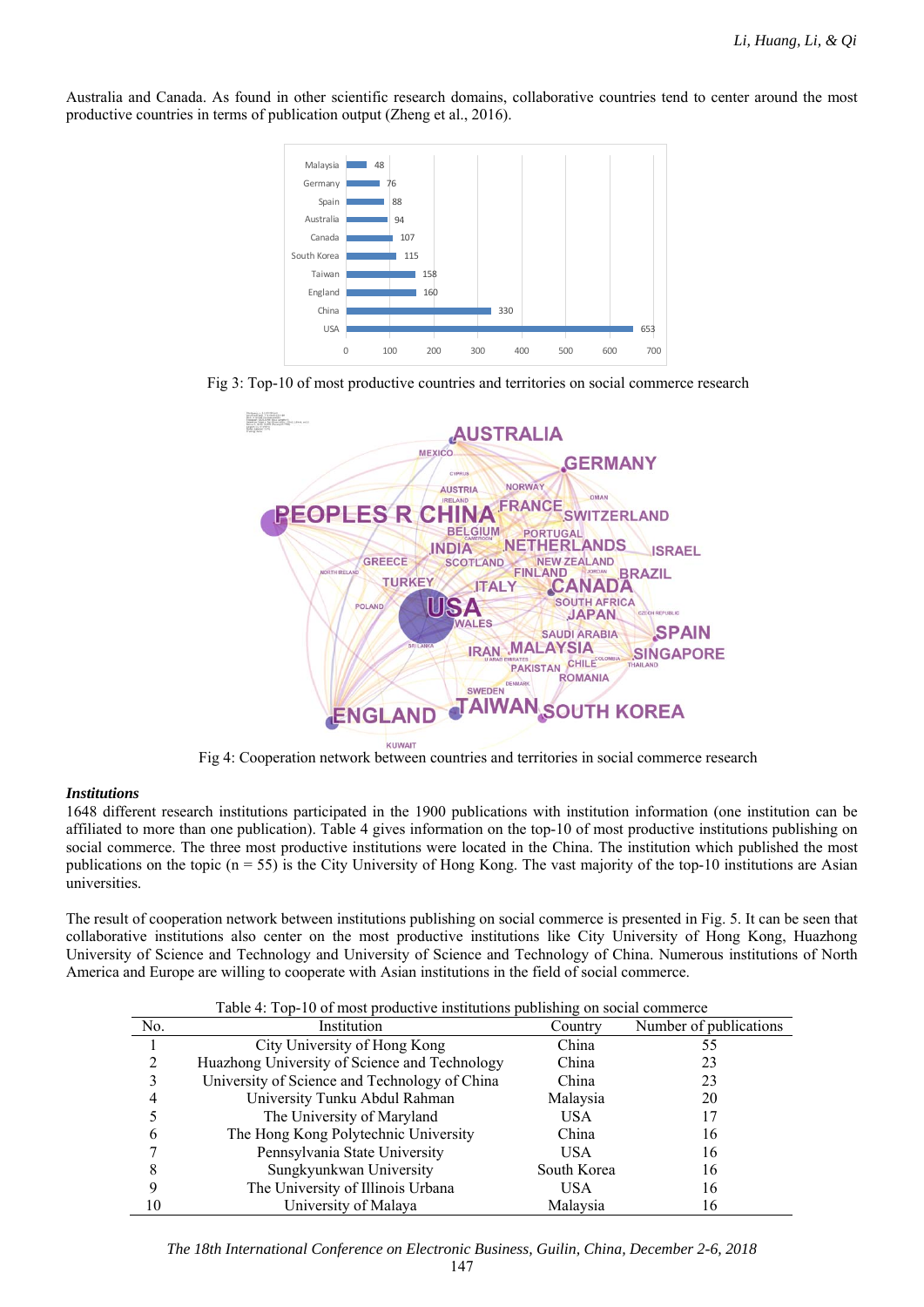

Fig 5: Cooperation network between institutions in social commerce research

#### **Co-citation Analysis of Social Commerce Research**  *Co-citation analysis*

Co-citation analysis focuses on the relationship or interaction between two publications, reveal the theoretical foundations of the research field by assessing the similarities among cited articles (Boyack & Klavans, 2010).The more two publications are cited together, the more similarities between them can be assumed (Li and Hale, 2015). Citespace was used to analyze and visualize the co-citation. To ensure the clarity of clusters, the whole sample is divided into several sub-samples of 4 years from 2003 to 2018. Totally, 79,506 references were used by the 1900 publications on social commerce, and the final data set contained 78424 references.

Fig. 6 shows the bibliographic network based on co-citation analysis and reveals the theoretical cornerstones of social commerce research.. The size of the circles represents the number of citations, so the more a publication has been cited in the social commerce publications, the larger a circle, and it can be more possible a Landmark node. The line between two publications suggests they have been cited together before. The color of line and circle distinguishes references in four time period. It can be seen from Fig.6 that many publications (from 2011 to 2014) with yellow circles are landmark nodes.

Pivot node is the point connecting two clusters. The emergence of the Pivot node often leads to the transformation of the research focus in a certain field, which is an important node of the discipline development and evolution process. Pivot node and Landmark node can be automatically identified by calculation in CiteSpace and highlighted in purple circles, such as Gefen (2003) in Figure 6.



Fig 6: Co-citation analysis of highly-cited references used in publications on social commerce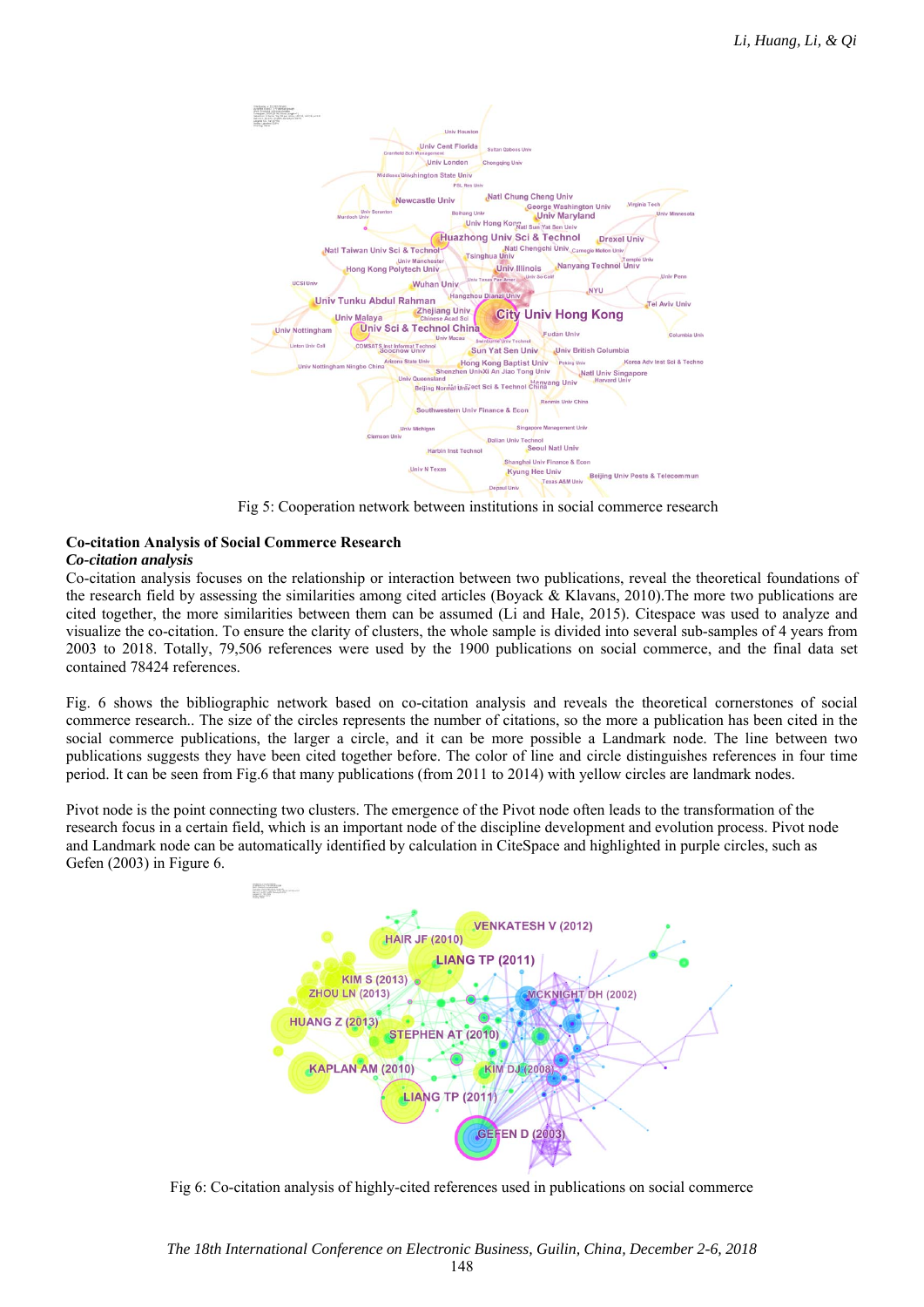#### *Cornerstones of social commerce research*

CiteSpace was used to cluster the sample, and a total of 50 clusters are generated. Citation cluster analysis mainly uses the cocitation intensity as the basic unit and classifies a given collection of citation documents. This analysis can aggregate the papers with close content into a cluster of documents, calculating the degree of connection among clusters according to the network indicators, and then generate a cluster analysis network of a certain field. The node with purple in Figure 6 is the Pivot node calculated by betweenness centrality (greater than 0.1). Betweenness centrality is an indicator to discover and measure the importance of the literature. Silhouette Coefficient is an evaluation method of cluster effect. It was first proposed by Rousseeuw in 1986 that combines two factors of cohesion and resolution. It can be used to evaluate the impact of different algorithms, or different operating modes of the algorithm on the cluster results based on the same raw data. The closer the Sihouette value to 1, the more reasonable the cluster is.

In Figure 7, the labels with "#" are generated by extracting the eigenvalue from the subject terms according to the loglikelihood ratio. Only six clusters have sufficient similarity (Sihouette value is close to 1) and enough nodes(greater than 10). Table 5 shows the specific information of six clusters.



Fig 7: Co-citation cluster of highly-cited references used in publications on social commerce

| No. | Silhouette coefficient | Top term                     | size |
|-----|------------------------|------------------------------|------|
|     | 0.653                  | Reciprocal relationship      | 44   |
|     | 0.820                  | <b>Extended TAM</b>          | 26   |
|     | 0.933                  | Social commerce              | 26   |
|     | 0.818                  | Social influence perspective | 19   |
|     | 0.957                  | Social awareness             | 15   |
|     | 0.744                  | Initial trust                |      |

Table 5: The information of main co-citation cluster

To facilitate interpretation of the clusters, we restricted the focus to references that are Landmark node, Pivot node or citation bursts. This helps us to focus on the most important publications and facilitated interpretation of the identified clusters in the network.

Cluster "#0", which includes 44 articles, can be labeled as "reciprocal relationship". The cornerstone of this cluster is "Trust and TAM in online shopping: an integrated mode". The research is the Landmark node, Pivot node (Betweenness Centrality is 0.40) and Citation burst (from 2006 to 2011). It was not only the foundation and basic literature of social commerce research, but also a hot research topic at that time. This study shows that consumers' trust in the e-vendor influences their purchase intentions in online commerce. Based on the widely accepted TAM use-antecedents, the authors provide evidence that online trust is built through the interaction between vendors and customers, safety mechanisms, typical interface and ease of use.

Cluster "#1" is labelled as "extended TAM" and it encompasses 26 publications. Kumar and Benbasat (2006) filtered the content of Amazon.com to empirically test the influence of recommendations and consumer reviews on the social commerce. The results demonstrate that the provision of recommendations and consumer reviews increases both customer perceived usefulness and social presence in the shopping context. The study was heavily quoted from 2009 to 2014, and as a Pivot node (Betweenness Centrality is 0.11) triggered a new exploration of the factors influencing consumer behavior in social commerce.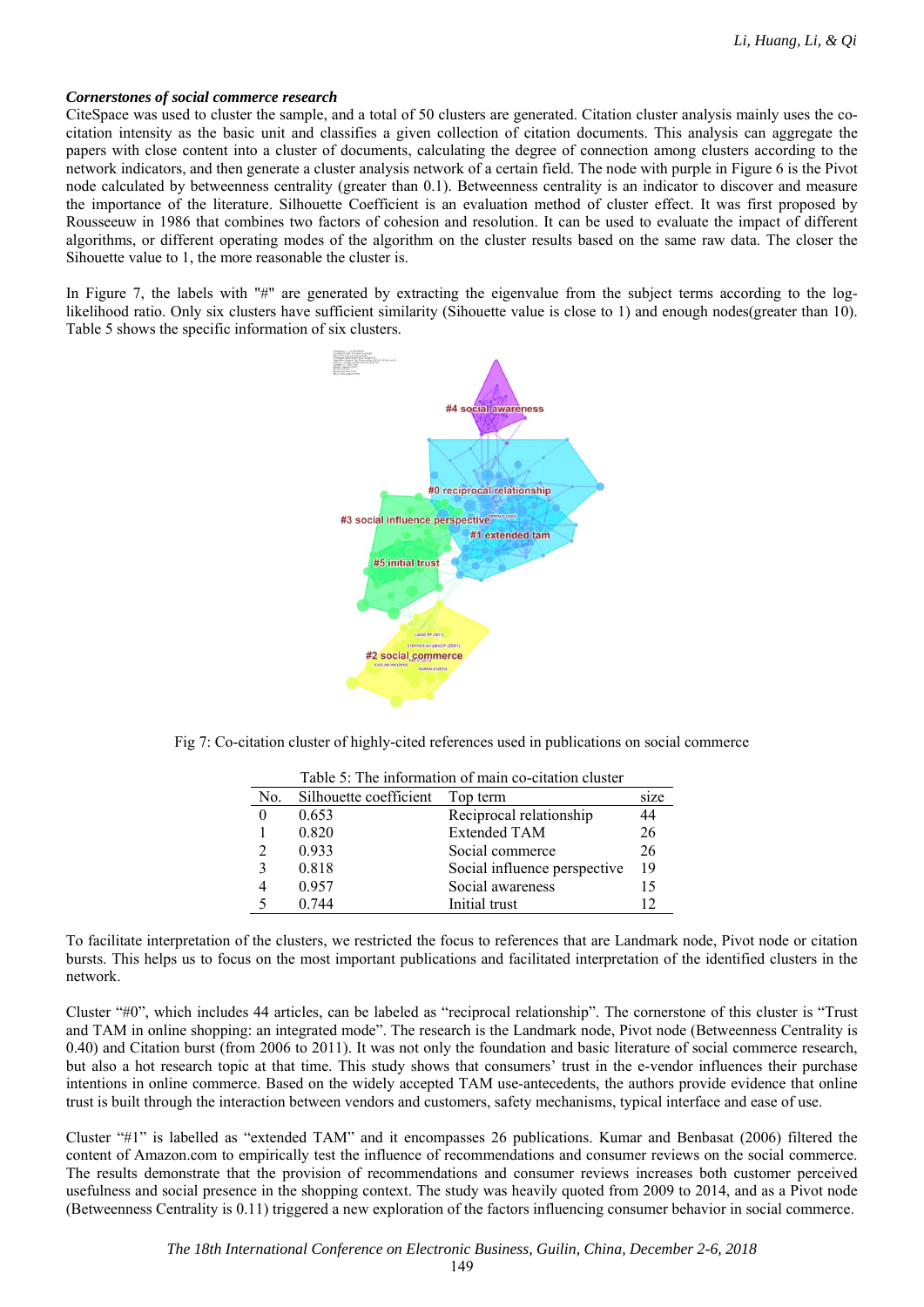Cluster "#2" is labeled "social commerce" and includes 26 publications. A framework was presented including research theme, social media, commercial activities, underlying theories, outcomes and research methods to define the scope of social commerce research (Liang et al., 2011). This article has not only received a lot of attention from scholars, but also provides a reference for identifying potential research issues in social commerce (Betweenness Centrality is 0.11).

Cluster "#3" is labelled as "social influence perspective", encompassing 19 publications. The principal-agent perspective was extended to propose a set of four antecedents of perceived uncertainty in online buyer-seller relationships and a set of four uncertainty mitigating factors (Pavlou et al., 2007). The proposed structural model is empirically tested and the result implicated that through mitigating consumers' uncertainty perceptions, online exchange relationships for different of purchases can be better understood and online transactions can be facilitated. This cluster is a further in-depth study of Cluster "#0".

Cluster "#5" includes 15 articles and captures research that we labelled: "initial trust". Trust directly and indirectly affects a consumer's purchase decision in combination with perceived risk and perceived benefit, and also that trust has a longer term impact on consumer e-loyalty through satisfaction (Kim et al., 2009). The research recognizes the crucial roles of trust plays in the business-consumer social commerce. Betweenness Centrality of this study is 0.10 that brings a change in research direction.

In the cluster analysis report generated by CiteSpace, there is no Landmark node or Pivot node in the cluster "#4". Therefore, we filtered the literature with citation burst - "Information Privacy Concerns, Procedural Fairness, and Impersonal Trust: An Empirical Investigation". This research illustrated that customer relationships are characterized by social distance, so the firms should observe procedural fairness to let customers depend on strangers to act on their behalf. Though hypothesis and empirical test, the study addressed the tensions that arise between the collection and use of personal information that people provide in the course of most electronic transactions.

#### *The analysis of timeline*

As shown in figure 8, the documents of the same cluster are placed on the same horizontal line. The time of the document is placed at the top of the view. The more the literature in the cluster, the more significant this cluster is. Through the timeline view, the time span of various types of literature and the rise, prosperity and decline of a certain research field can be obtained. In addition, important documents in each cluster can be measured by the indicators of Citation Burst and Betweenness Centrality.



Fig 8: Timeline of highly-cited references used in publications on social commerce

It can be seen from Fig. 8 that the literature in cluster "#1", "#3", "#4", and "#5" have received relatively little attention in the past fifteen years, and especially cluster "#4", almost has no concern. Cluster #0 showed more Landmark nodes and Pivot nodes around 2007, but after 2015, the trend has weakened and fewer large nodes have appeared. In contrast, in cluster "# 2" and cluster "#5", before 2011, only a small number of documents marked as Landmark nodes. However, after 2011, the attention to these two topics was not reduced. In particular, a large number of important documents have emerged in Cluster "#2" within the past five years, and has led to new changes in research.

Based on co-citation network and cluster analysis, we can conclude that clusters "#0", "#2", and "#5" are the most important clusters in the co-citation network because the literature of these three clusters still has contributions after 2015. Therefore, these three clusters represent the frontier research issues of social commerce, that is, the research hotspots in this field are concentrated on the development trend of social commerce, the relationship between customers and vendors, and consumer trust in the context of social shopping.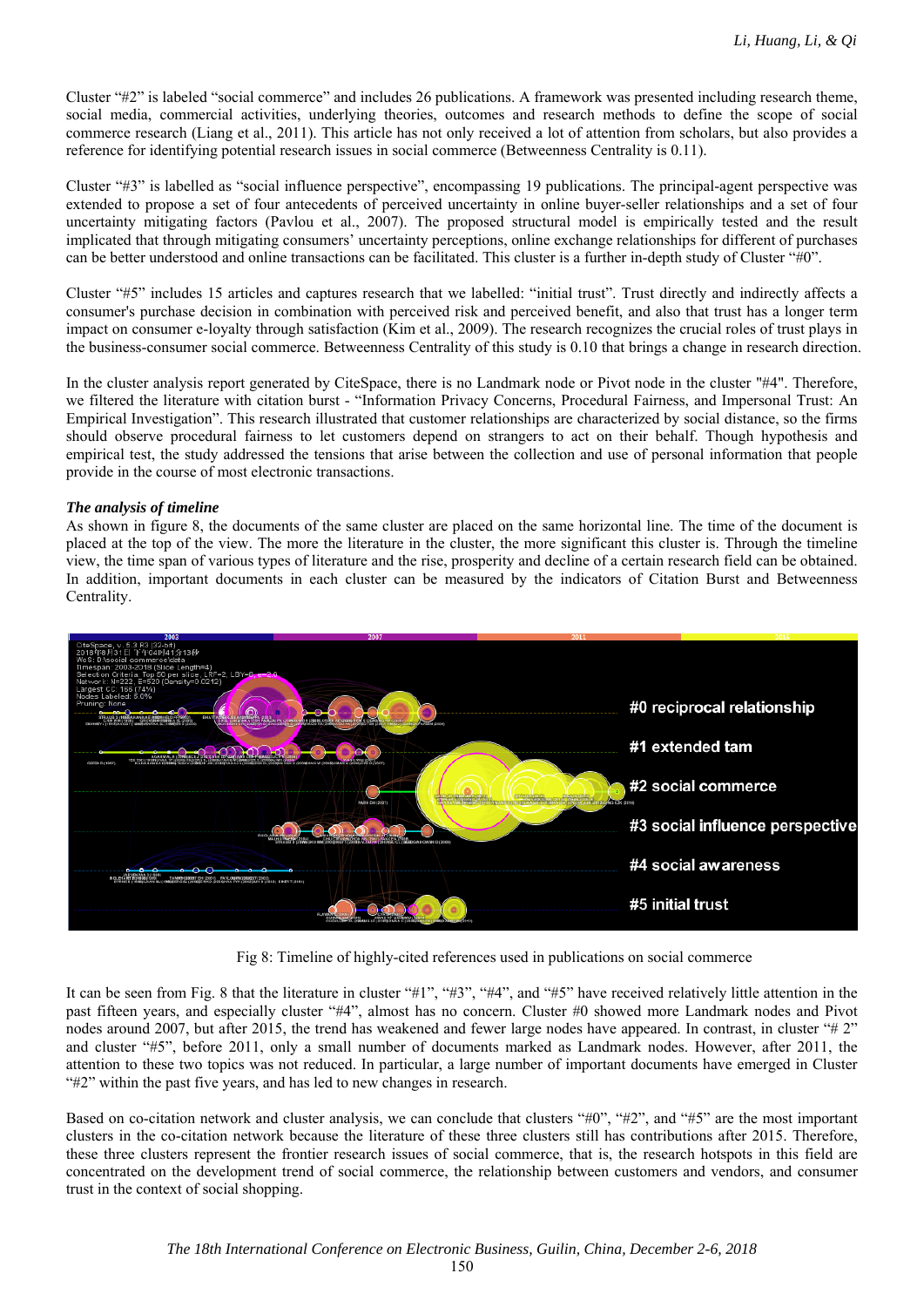#### **CONCLUSIONS**

#### **Summary**

In the previous sections, we presented a systematic and comprehensive review of the bibliographic literature from 2003 to 2018 in social commerce research. The topic of social commerce has been a field of extensive research during the last fifteen years and its publication output is characterized by an exponential growth. The study includes 1900 publications on social commerce covering 4033 authors, 724 journals, 79 countries or territories, and 1648 institutions.

Some positive aspects could be derived from the bibliometric analysis. Firstly, it can be concluded that there is much collaborative research in the social commerce domain, as multi-authored publications make up about a significant share of all publications. Secondly, many different journals publish on the topic and a wide range of subject categories is assigned to the social commerce publications, which indicates a wide variety of research themes, and the multidisciplinary character of social commerce research. Thirdly, regarding organizational social commerce, it seems that there is a movement away from human aspects towards more technical aspects. It should be acknowledged that technological aspects remain important, as social commerce represents a holistic, comprehensive term that comprises a totality of technological, organizational and human factors.

Also, some points of concern could be concluded. A geographical inequality, which is related to economic development, can be seen in social commerce research. The share of South America and especially Africa is very limited.

#### **Future Research and Limitations**

In this section we firstly present several important areas in the field of social commerce that merit future research: (1)the development trend of social commerce, (2)the relationship between customers and vendors, and (3) consumer trust in the context of social shopping. The co-citation review revealed that the research area of initial trust seems to be a more theoretical, where mediating reciprocal relationship between customers and e-vendors has a more practical-oriented emphasis. The research in the domain of the development trend of the social commerce stands in a dominant position in social commerce research nowadays.

Finally, some limitations of this bibliometric study should be addressed. First of all, the search was limited to publications listed in Web of Science. Although Web of Science is among the largest global databases, it does of course not contain all publications in the field of social commerce research. Other international databases such as Scopus could have been used. However, Web of Science is the most widely accepted and frequently used database for analysis of scientific publications (Yang et al., 2013). Another limitation of bibliometrics is that analysis can only be done for the existing classifications included in Web of Science. This leads to the omission of other valuable information, such as the distinction between theoretical and empirical papers and more details on the context in case of empirical research (for instance the sectors or the countries in which the study was conducted). Based on these limitations characterizing bibliometric analysis, a deeper content analysis is recommended for further research.

#### **ACKNOWLEDGMENT**

This work was supported by Chinese Fundamental Research Funds for the Central Universities [No. JB1606096]; and Chinese Ministry of Education Humanities and Social Sciences project [No. 16YJC630038].

#### **REFERENCES**

- [1] Boyack, K. W., & Klavans, R. (2010). Co-citation analysis, bibliographic coupling, and direct citation: Which citation approach represents the research front most accurately?. Journal of the American Society for Information Science and Technology, 61(12), 2389-2404.
- [2] Chen, A., Lu, Y., Chau, P. Y., & Gupta, S. (2014). Classifying, measuring, and predicting users' overall active behavior on social networking sites. Journal of Management Information Systems, 31(3), 213-253.
- [3] Esmaeili, L., Mutallebi, M., Mardani, S., & Golpayegani, S. A. H. (2015). Studying the affecting factors on trust in social commerce. arXiv preprint arXiv:1508.04048.
- [4] Gefen, D., Karahanna, E., & Straub, D. W. (2003). Trust and TAM in online shopping: An integrated model. MIS quarterly, 27(1), 51-90.
- Hajli, M. N. (2014). Social commerce for innovation. International Journal of Innovation Management, 18(04), 1-24.
- [6] Han, H., Trimi, S. (2018). A fuzzy TOPSIS method for performance evaluation of reverse logistics in social commerce platforms. Expert System. Application. 103, 133-145.
- [7] Han, H., Xu, H., & Chen, H. (2018). Social commerce: A systematic review and data synthesis. Electronic Commerce Research and Applications, 30, 38-50.
- [8] Hsiao, K. L., Chuan-Chuan Lin, J., Wang, X. Y., Lu, H. P., & Yu, H. (2010). Antecedents and consequences of trust in online product recommendations: An empirical study in social shopping. Online Information Review, 34(6), 935-953.
- [9] Huang, Z., & Benyoucef, M. (2013). From e-commerce to social commerce: A close look at design features. Electronic Commerce Research and Applications, 12(4), 246-259.
- [10] Jiang, G., Ma, F., Shang, J., & Chau, P. Y. (2014). Evolution of knowledge sharing behavior in social commerce: an agent-based computational approach. Information Sciences, 278, 250-266.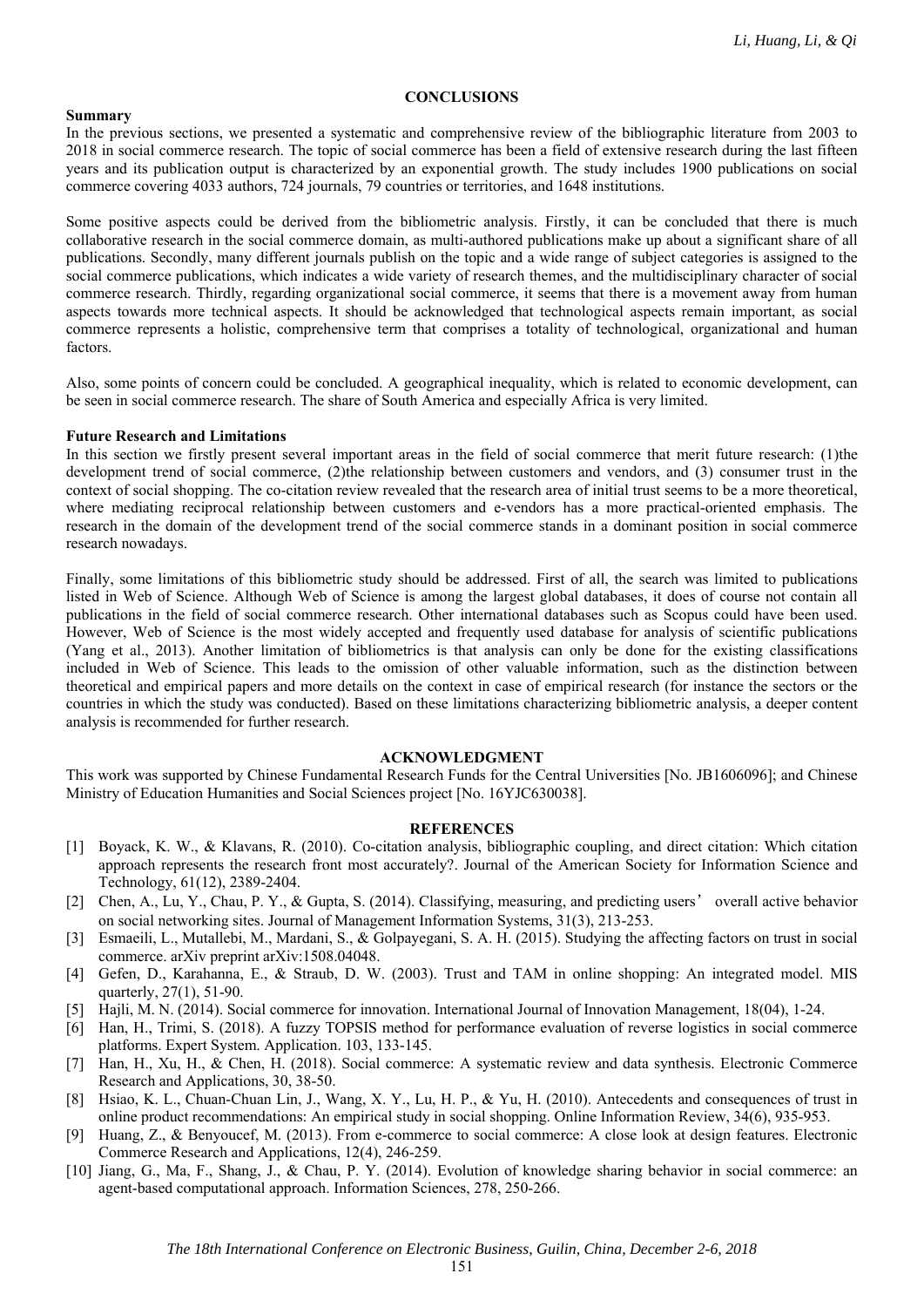- [11] Kim, D. (2013). Under what conditions will social commerce business models survive?. Electronic Commerce Research and Applications, 12(2), 69-77.
- [12] Kim, D. J., Ferrin, D. L., & Rao, H. R. (2009). Trust and satisfaction, two stepping stones for successful e-commerce relationships: A longitudinal exploration. Information systems research, 20(2), 237-257.
- [13] Kim, S., & Park, H. (2013). Effects of various characteristics of social commerce (s-commerce) on consumers' trust and trust performance. International Journal of Information Management, 33(2), 318-332.
- [14] Kumar, N., & Benbasat, I. (2006). Research note: the influence of recommendations and consumer reviews on evaluations of websites. Information Systems Research, 17(4), 425-439.
- [15] Leitner, P., Grechenig, T., Krishnamurthy, S., & Isaias, P. (2007). Community driven commerce: Design of an integrated framework for social shopping. In IADIS International Conference e-Commerce (p. 4).
- [16] Li, J., & Hale, A. (2015). Identification of and knowledge communication among core safety science journals. Safety science, 74, 70-78.
- [17] Liang, T. P., & Turban, E. (2011). Introduction to the special issue social commerce: a research framework for social commerce. International Journal of electronic commerce, 16(2), 5-14.
- [18] Liang, T. P., Ho, Y. T., Li, Y. W., & Turban, E. (2011). What drives social commerce: The role of social support and relationship quality? International Journal of Electronic Commerce, 16(2), 69-90.
- [19] Liu, X., Zhan, F. B., Hong, S., Niu, B., & Liu, Y. (2012). A bibliometric study of earthquake research: 1900-2010. Scientometrics, 92(3), 747-765.
- [20] Liu, X., Zhan, F. B., Hong, S., Niu, B., & Liu, Y. (2013). Replies to comments on "a bibliometric study of earthquake research: 1900–2010". Scientometrics, 96(3), 933-936.
- [21] Liu, Y., Li, H., Peng, G., Lv, B., & Zhang, C. (2015). Online purchaser segmentation and promotion strategy selection: evidence from Chinese E-commerce market. Annals of Operations Research, 233(1), 263-279.
- [22] Marzi, G., Dabić, M., Daim, T., & Garces, E. (2017). Product and process innovation in manufacturing firms: a 30-year bibliometric analysis. Scientometrics, 113(2), 673-704.
- [23] McKnight, D. H., Choudhury, V., & Kacmar, C. (2002). Developing and validating trust measures for e-commerce: An integrative typology. Information systems research, 13(3), 334-359.
- [24] Moon, J. W., & Kim, Y. G. (2001). Extending the TAM for a World-Wide-Web context. Information & management, 38(4), 217-230.
- [25] Pavlou, P. A., Liang, H., & Xue, Y. (2007). Understanding and mitigating uncertainty in online exchange relationships: A principal-agent perspective. MIS quarterly, 105-136.
- [26] Wang, C., & Zhang, P. (2012). The evolution of social commerce: The people, management, technology, and information dimensions. CAIS, 31(5).
- [27] Yang, L., Chen, Z., Liu, T., Gong, Z., Yu, Y., & Wang, J. (2013). Global trends of solid waste research from 1997 to 2011 by using bibliometric analysis. Scientometrics, 96(1), 133-146.
- [28] Zhang, H., Lu, Y., Gupta, S., & Zhao, L. (2014). What motivates customers to participate in social commerce? The impact of technological environments and virtual customer experiences. Information & Management, 51(8), 1017-1030.
- [29] Zheng, T., Wang, J., Wang, Q., Nie, C., Shi, Z., Wang, X., & Gao, Z. (2016). A bibliometric analysis of micro/nanobubble related research: current trends, present application, and future prospects. Scientometrics, 109(1), 53-71.
- [30] Zhou, L., Zhang, P., & Zimmermann, H. D. (2013). Social commerce research: An integrated view. Electronic commerce research and applications, 12(2), 61-68.
- (\*Full reference list is available upon request from the corresponding author.)